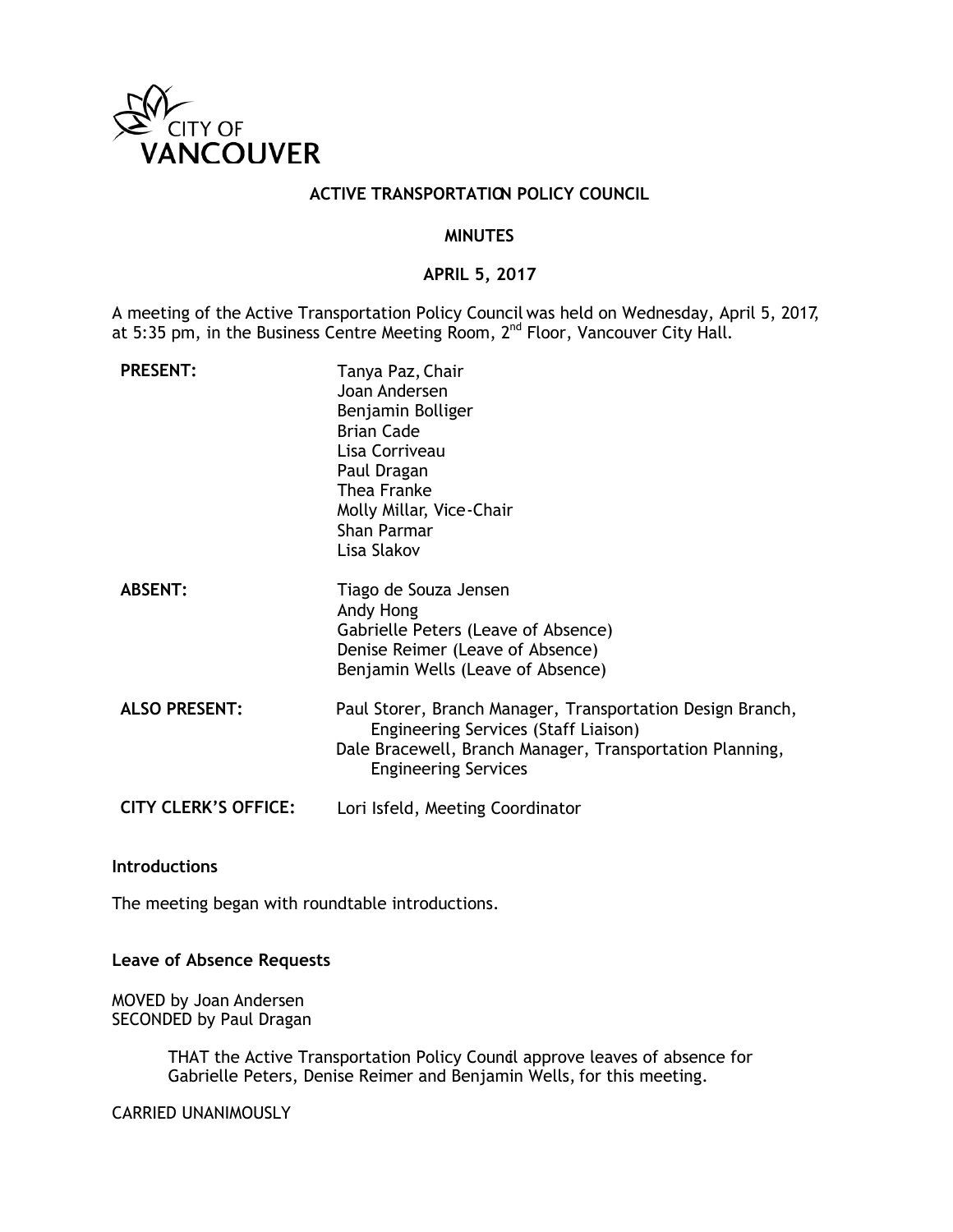## **Approval of Minutes**

MOVED by Paul Dragan SECONDED by Ben Bolliger

> THAT the Active Transportation Policy Council approve the minutes of the meeting held on February 1, 2017.

CARRIED UNANIMOUSLY

## **Election of Chair/Co-Chairs/Vice-Chair**

Tanya Paz was elected as Chair and Molly Millar as Vice-Chair, both by acclamation.

## **1. Presentations**

(a) Complete Streets Overview

Dale Bracewell, Manager Transportation Planning, Engineering Services, provided a presentation regarding Complete Streets, and along with other Transportation Division staff, responded to questions. He noted an update to City Council regarding Complete Streets is slated for the Regular Council meeting on May 16, 2017.

(b) Transportation Items Going to City Council May 16, 2017

Mr. Bracewell provided an update regarding other transportation items slated for Regular Council on May 16, 2017, which has transportation as its theme.

## **2. Subcommittee Updates**

- *(a) Policy Subcommittee*
- (i) 2017 Priorities and Next Steps

Subcommittee members provided updates on 2017 projects.

(ii) Next Meeting Topics

Mr. Bracewell provided an update on his trip to Stockholm and some of the transportation initiatives taking place there.

- *(b) Projects Subcommittee*
- (i) Arbutus Greenway Motion

The Chair introduced a motion regarding Arbutus Greenway. Following discussion, it was,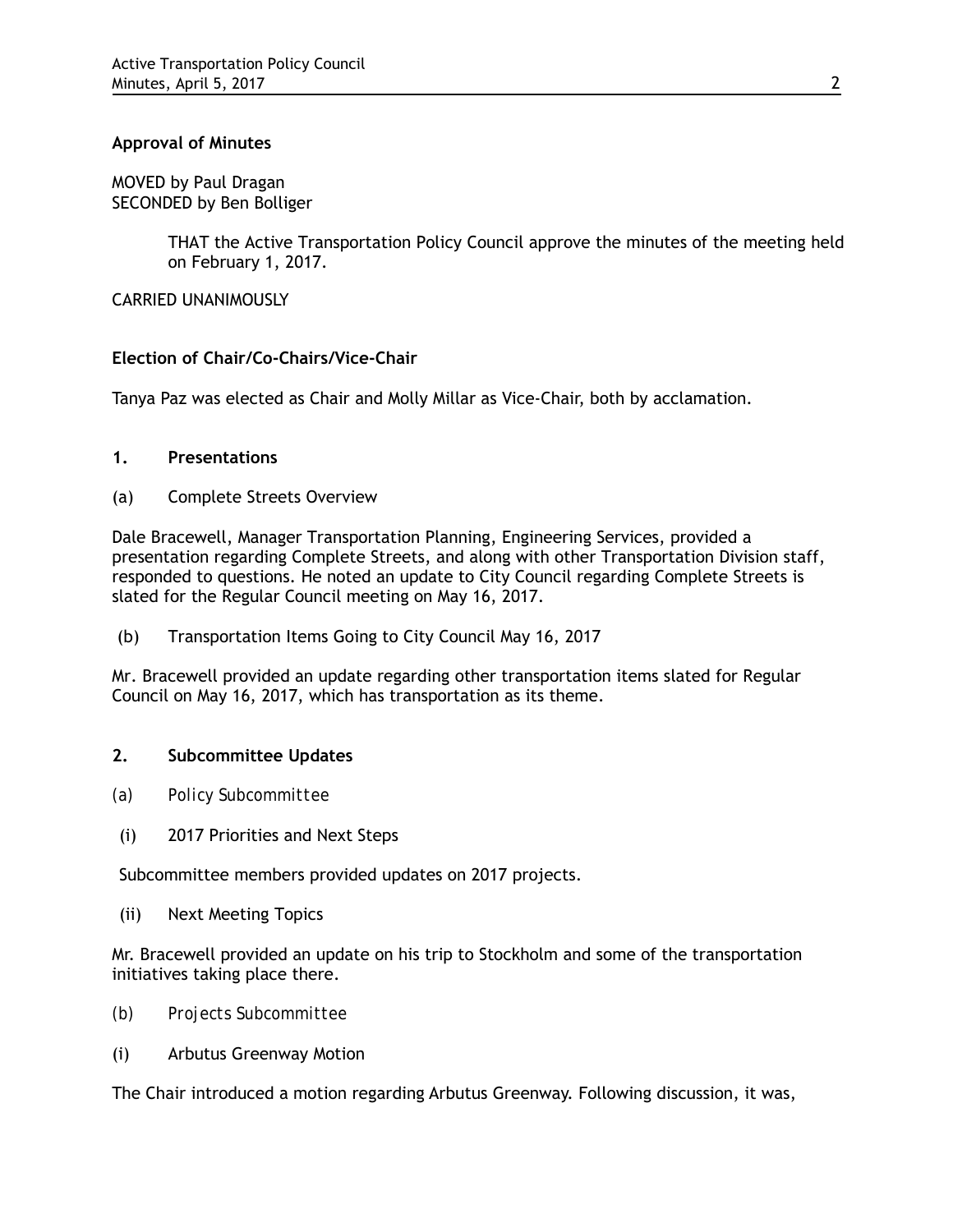MOVED by Tanya Paz SECONDED by Ben Bolliger

#### **WHEREAS**

- 1. The City has purchased the land for the Arbutus Greenway specifically for use as a transportation corridor for active transportation now, and possible future street car use;
- 2. The City has recently paved most of the Arbutus Greenway as a temporary measure to provide smooth and inclusive active transportation facilities as soon as possible;
- 3. The City is currently providing public consultation opportunities to provide general, creative ideas on what the Arbutus Greenway could be used for and could look like.

## THEREFORE BE IT RESOLVED THAT

- 1. The recommendations below are in addition to the recommendations approved at the Active Transportation Policy Council meeting on September 28, 2016, regarding Arbutus Greenway Temporary Path [\(http://vancouver.ca/docs/council/atpc20160928min.pdf](http://vancouver.ca/docs/council/atpc20160928min.pdf) - Page 3).
- 2. Safe, fun, and well-lit active transportation and placemaking include room for All Ages and Abilities (AAA) on the greenway. This includes smooth surfaces wider than 1.5m in each direction for pedestrians. It needs to be wide enough for a person in a wheelchair rolling beside a friend or a blind person with a seeing eye dog walking beside another person, in each direction.
- 3. The Active Transportation Policy Council recommends City Council direct staff to:
	- a. Consult with local First Nations and incorporate desired design elements.
	- b. Consider the railway heritage of the greenway such as keeping the train signal lights.
	- c. Add more trees and other greenery.
	- d. Ensure the greenway integrates community contributions such as community gardens.
	- e. Ensures different neighbourhoods of the greenway are reflected in different visions of placemaking.
	- f. Consider the East Boulevard and West  $6<sup>th</sup>$  Avenue as space for future street car tracks to keep the active transportation sections of the greenway as wide as possible.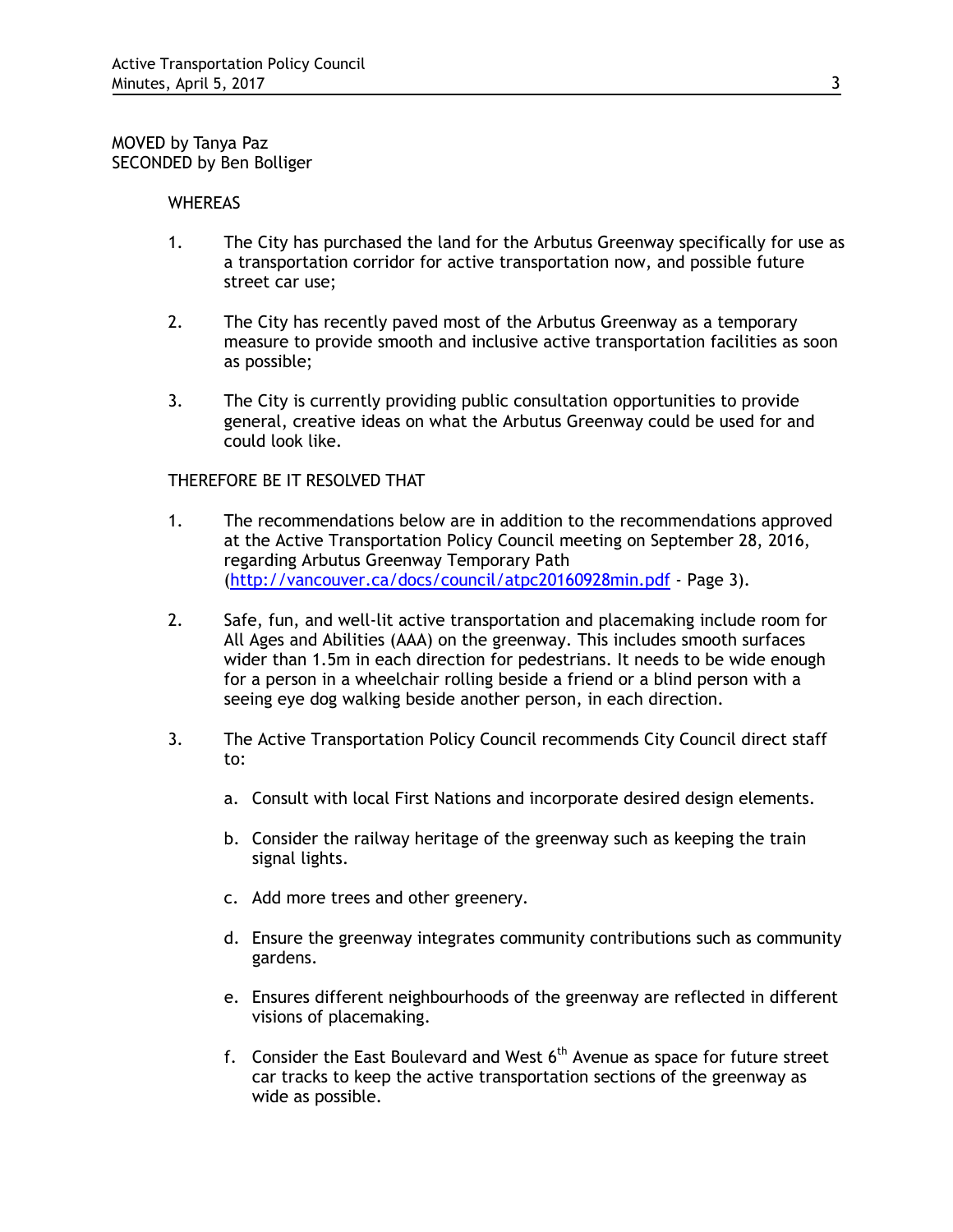- g. Include skateboarding amenities such as skate dots and benches nearby.
- h. Include garbage and recycling facilities.

## CARRIED UNANIMOUSLY

(ii) Union – Adanac Corridor Improvements Motion

The Chair introduced a motion regarding Union – Adanac Corridor Improvements. Following discussion, it was,

MOVED by Molly Millar SECONDED by Lisa Corriveau

WHEREAS the City plans to make minimal improvements to the Union-Adanac Corridor.

THEREFORE BE IT RESOLVED THAT

- 1. The City move forward with these plans which will somewhat improve a very busy active transportation corridor.
- 2. The City improve the visibility of traffic calming diversions.
- 3. The City ensure there are good sight lines for all modes, especially at angled crosswalks in the Vernon Drive car-free area.
- 4. The City consider the car-free area on Vernon Drive an opportunity for one or more skateboarding amenities such as skate dots and benches nearby.

## CARRIED UNANIMOUSLY

(iii) Pearson Lands Motion

Ben Bolliger introduced a motion regarding Pearson Lands. Following discussion, it was,

## MOVED by Ben Bolliger SECONDED by Lisa Corriveau

## **WHEREAS**

- 1. The redevelopment of the George Pearson Lands is an opportunity to advance green design principles, promote active transportation and community health which will enable a healthy, vibrant community in the heart of the city;
- 2. The City of Vancouver's Healthy City Strategy contains 13 principles which link urban planning and public health to improvements to the health and well-being for all citizens;
- 3. The City of Vancouver's Greenest City Action Plan makes the development of green transportation facilities a priority for achieving its objectives;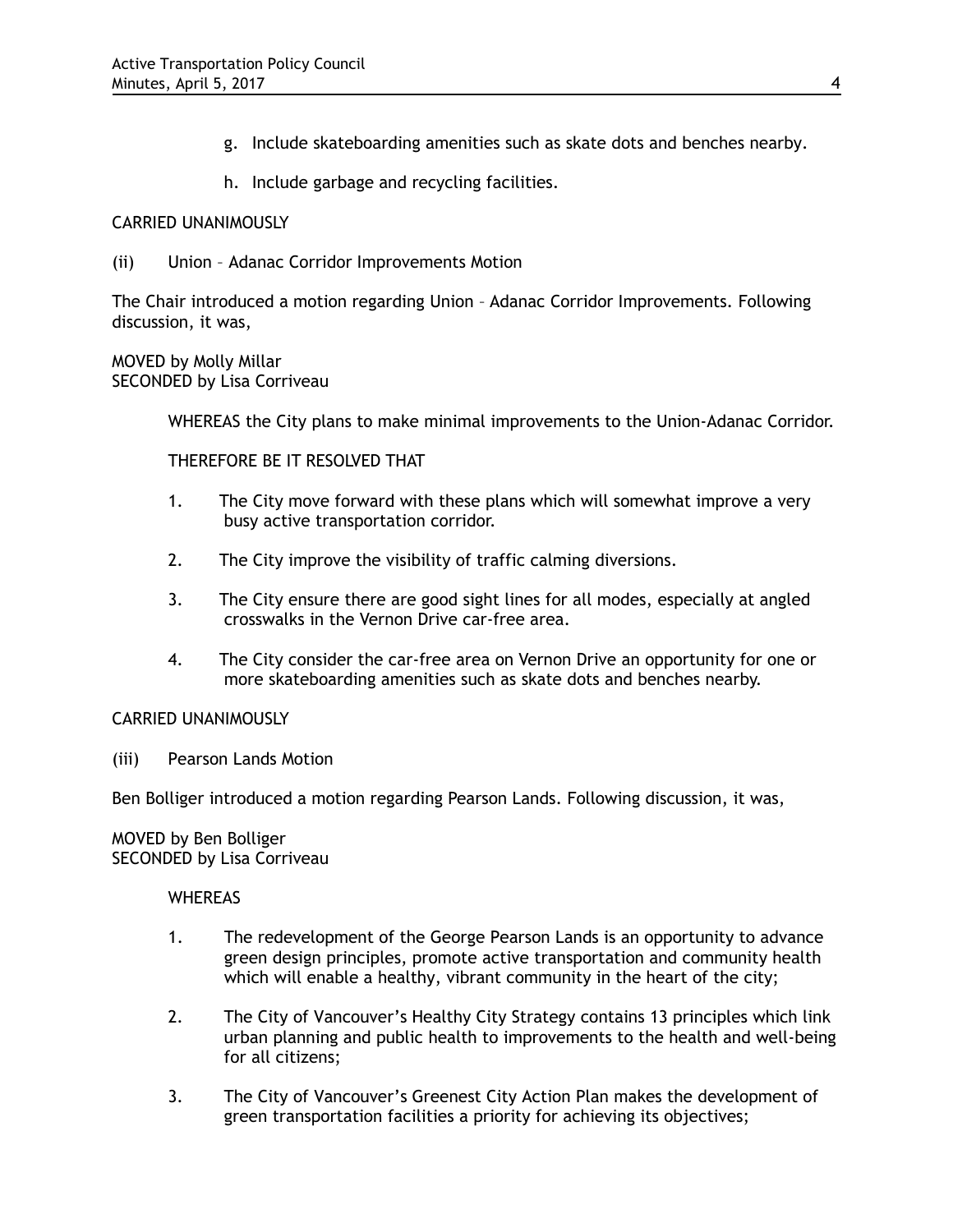- 4. The Pearson Lands development includes the redevelopment of the Pearson assisted living hospital currently housing 125 residents, the relocation of the YMCA and daycare from West  $49<sup>th</sup>$  Avenue, and a community healthcare facility, thereby potentially increasing the demand of All Ages and Abilities (AAA) pedestrian and bicycling infrastructure;
- 5. The current development application of the Pearson Lands will be largely residential, include a 2.5 acre park, an urban farm, mixed use pedestrian priority pathways, and bike routes shared with vehicle traffic;
- 6. The applicant's proposal is for bicyclists to dismount, with signs posted to that effect, as bicyclists, especially those moving at a fast speed, are seen as being incompatible with the vulnerable populations who live on the site or for whom the site is proposed for use on a daily basis.

## THEREFORE BE IT RESOLVED THAT

- 1. The Active Transportation Policy Council recommends the City be guided by the recommendations in the Pedestrian Safety Study and Cycling Safety Study which favour AAA facilities, that is, protected bike lanes over shared bike lanes when there is also vehicle traffic.
- 2. The City have no multi-use paths and instead have separate paths for pedestrian and bicycling.
- 3. The Active Transportation Policy Council recommends an increase in the number of bike parking spots to 1 per bedroom (in lieu of 1 per unit) and decreasing the number of vehicle parking spots on the Pearson Lands to the minimum required by the City.
- 4. The Active Transportation Policy Council recommends that given the populations accessing the community health clinic, YMCA day care, and assisted living care facilities, the City provide special consideration for the needs of vulnerable pedestrians and bicyclists.
- 5. There is an understanding that the first transportation priority is for pedestrians including people in wheelchairs, and that the Active Transportation Policy Council recommends including engineered treatments such as extending crosswalk times, additional lighting to improve visibility, protected bicycle lanes, traffic calming measures such as reducing the travel lane width to 2.4m from 2.7m, raised cross walks, extending cross walk times, maximum 30 mph speed limits throughout the site, improved way finding, and Hospital Zone or Health Zone signage compatible with changes to Medical Precinct on West 10<sup>th</sup> Avenue.
- 6. The City make the development of the Canada Line Station at West  $57<sup>th</sup>$  Avenue a top priority when evaluating the development application.

## CARRIED UNANIMOUSLY